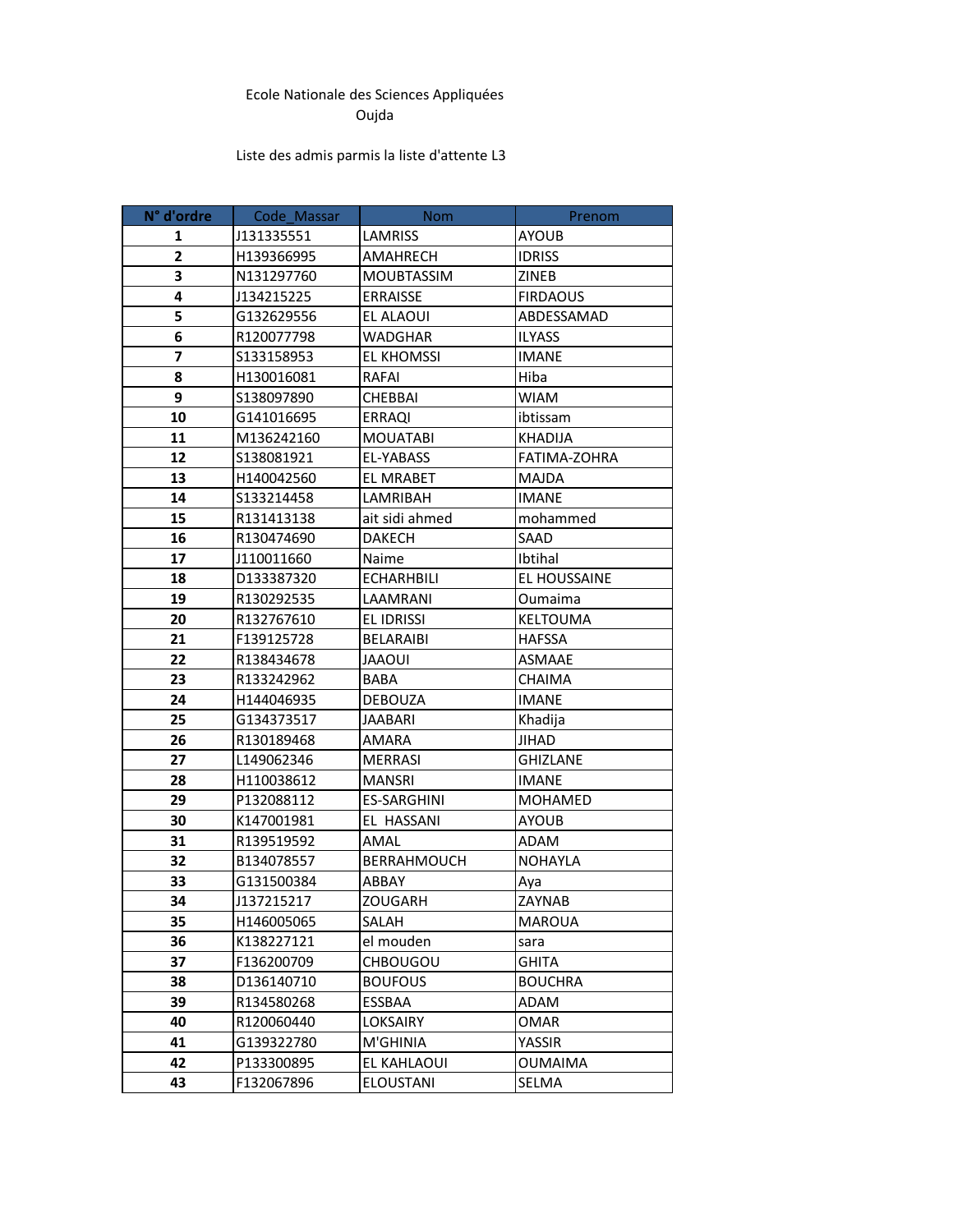| 44       | P110133413               | EL BOUCHTAOUI                 | SALMA                           |
|----------|--------------------------|-------------------------------|---------------------------------|
| 45       | H110037456               | <b>SLI</b>                    | Yassine                         |
| 46       | R136877400               | ELAZZOUNY                     | EL MEHDI                        |
| 47       | G135431972               | ELBARZOULI                    | WIAME                           |
| 48       | J130418593               | EZZIANI                       | MOHAMMED                        |
| 49       | S134309707               | <b>BENABBOU</b>               | <b>OUSSAMA</b>                  |
| 50       | D136073935               | DAHBANI                       | Achraf                          |
| 51       | F139125729               | <b>SMAILI</b>                 | <b>MARYAM</b>                   |
| 52       | J110002243               | <b>TALEB ALI</b>              | YASSINE                         |
| 53       | N134041222               | <b>BABA</b>                   | SALMA                           |
| 54       | F138114090               | EL MOHRIR                     | <b>HIBA</b>                     |
| 55       | S130057815               | <b>DAMOUN</b>                 | <b>FADOUA</b>                   |
| 56       | K134449510               | LAGOUIRA                      | ZINEB                           |
| 57       | F144058166               | Jannane                       | Ilyas                           |
| 58       | J135153288               | allilou                       | hajar                           |
| 59       | P120094973               | EL IDRISSI                    | AHMED                           |
| 60       | F135392698               | <b>BEN EL GHEZOUANI</b>       | YOUSSEF                         |
| 61       | J132215317               | TALBI                         | <b>MANAL</b>                    |
| 62       | E144076299               | REJIM                         | <b>NOUHAILA</b>                 |
| 63       | S139273241               | <b>BELHAJ</b>                 | <b>MOHAMED</b>                  |
| 64       | M120083536               | <b>HASSOUNI</b>               | <b>ADAM</b>                     |
| 65       | P110133839               | <b>OUTMANI</b>                | <b>OSSAMA</b>                   |
| 66       | H100000732               | ALLOU                         | <b>IKRAM</b>                    |
| 67       | R130110385               | <b>BERKOUT</b>                | GHITA                           |
| 68       | N136129568               | <b>BOUCHTA</b>                | <b>NOUHAYLA</b>                 |
| 69       | R144056619               | <b>ENNACIRI</b>               | <b>HICHAM</b>                   |
| 70       | G137617949               | Chergaoui                     | Firdaous                        |
| 71       | R132663578               | GAMMAL                        | OUSSAMA                         |
| 72       | N134343040               | <b>Bouzid</b>                 | Mohamed                         |
| 73       | C131096024               | kessou                        | meryem                          |
| 74       | G137556301               | EL HAMAOUI                    | Wissal                          |
| 75       | L146001941               | <b>MOUSLIM</b>                | <b>IKRAM</b>                    |
| 76       | G133138340               | <b>HACHOUMI</b>               | AMAL                            |
| 77       | J100069321               | <b>EDEKAKI</b>                | ADAM                            |
| 78       | R139357008               | LAMJAHDI                      | AYMAN                           |
| 79       | K149035246               | ERRAMI                        | YASMINE                         |
| 80       | G139697595               | <b>BOUGHOULID</b>             | SAHAR                           |
| 81       | R131895733               | MARDY                         | <b>AYOUB</b>                    |
| 82       | R137414091               | <b>BENJMA</b>                 | LAMIA                           |
| 83<br>84 | C144001566<br>R133787341 | AIT-OU-BENSAID<br><b>NAJM</b> | <b>MAHJOUBA</b><br><b>MOUAD</b> |
| 85       | Y139020805               | LAMDAINI                      | <b>ANAS</b>                     |
| 86       | H132057305               | AYAOU                         | HAJAR                           |
| 87       | R130155540               | OIHBI                         | RANIA                           |
| 88       | J134336508               | AMELLOUK                      | <b>OTMANE</b>                   |
| 89       |                          |                               |                                 |
| 90       | R110024572<br>J110068456 | MESKI<br>SADQI                | ZAHIRA<br>OUSSAMA               |
| 91       | F147079948               | BELYAZID                      | SAKINA                          |
| 92       | J132371578               | ZAHI                          | <b>HAJAR</b>                    |
| 93       | D130392233               | EN-NOUARI                     | IKRAM                           |
|          |                          |                               |                                 |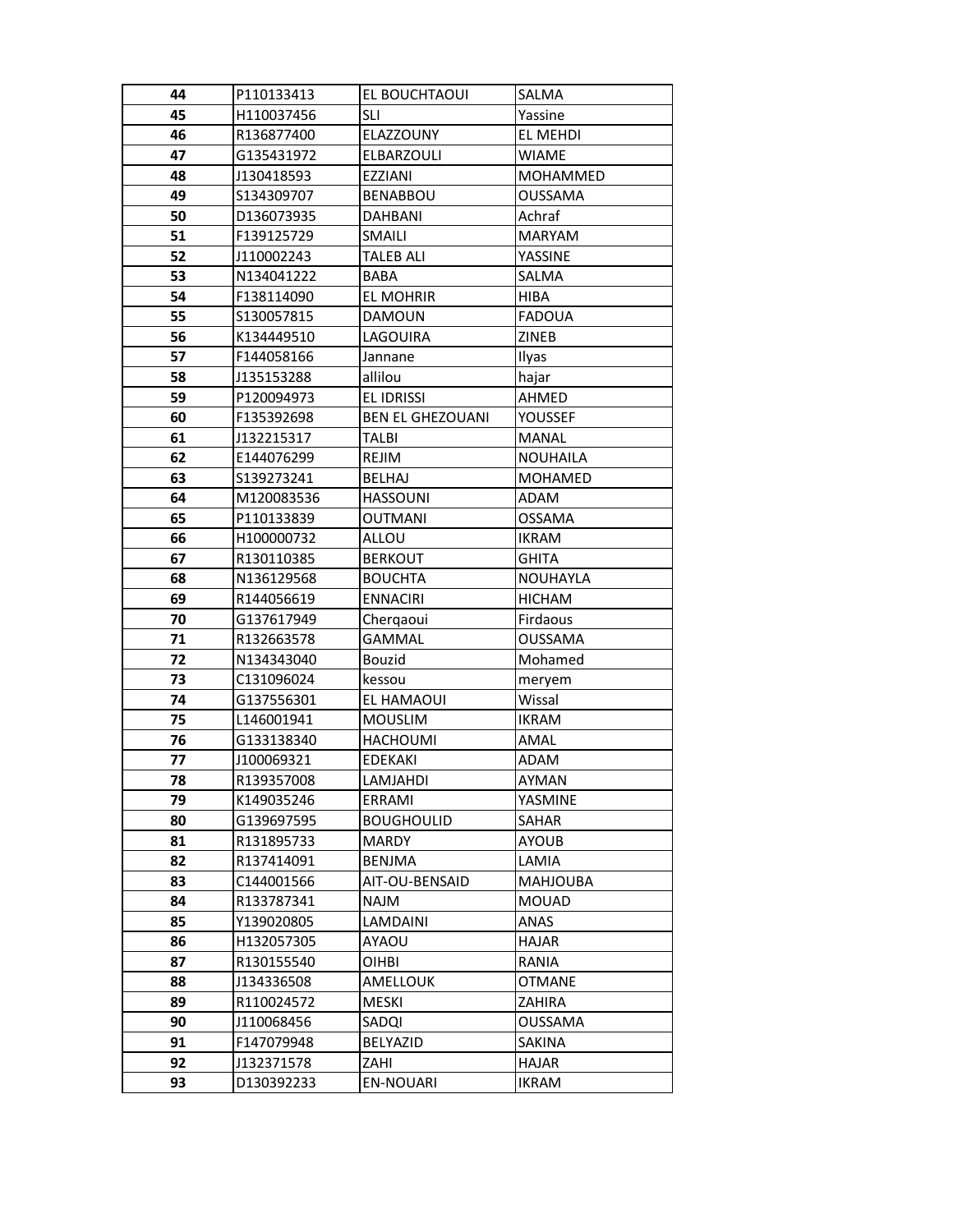| 94  | N144040686 | Mountacer             | Malak                  |
|-----|------------|-----------------------|------------------------|
| 95  | E130211200 | <b>AFOUNAS</b>        | ABDELLAH               |
| 96  | J136119834 | EL ALAOUI             | <b>BTISSAM</b>         |
| 97  | D132634813 | <b>BENCHRIF</b>       | ASMA                   |
| 98  | R131469262 | SNINATE               | AYA                    |
| 99  | M130177695 | <b>AIT ESSARGHINI</b> | <b>Mohamed Souhail</b> |
| 100 | R139568857 | SAMOUL                | ABDESSAMAD             |
| 101 | H135213255 | EL WALI               | MOHAMMED               |
| 102 | F139257692 | <b>MOUNATI</b>        | <b>ACHRAF</b>          |
| 103 | M130494970 | LAMSSAOUI             | <b>ISSAM</b>           |
| 104 | F147007755 | El YOUNSI             | <b>IMANE</b>           |
| 105 | L134255008 | <b>DAHHAR</b>         | FATIMEZZAHRA           |
| 106 | R134816482 | EZ-ZERKAOUI           | <b>HAJAR</b>           |
| 107 | B136042675 | EL MAATAOUI           | <b>HAMZA</b>           |
| 108 | C130103203 | <b>AKOURRIH</b>       | <b>JAMAL</b>           |
| 109 | R133270609 | <b>ROUF</b>           | Soufiane               |
| 110 | B135024977 | <b>BOURICH</b>        | <b>FOUAD</b>           |
| 111 | J134509346 | JAMIL                 | Aymen                  |
| 112 | J137351125 | OUAHI                 | <b>ISRAA</b>           |
| 113 | D131223386 | YAKINI                | <b>SANA</b>            |
| 114 | R130169404 | SALAMI                | <b>MERYEM</b>          |
| 115 | J130272363 | <b>HAMDI</b>          | <b>OUALID</b>          |
| 116 | K131285269 | <b>HAMIDE</b>         | Khadija                |
| 117 | R110024695 | TANAOUI               | SAID                   |
| 118 | M139393608 | ES-SOBHI              | AYMAN                  |
| 119 | G146021438 | <b>ELGHARBAOUI</b>    | ABDELGHAFOR            |
| 120 | K131486786 | CHAOUI                | MOHAMMED               |
| 121 | H139229411 | <b>CHETIOUI</b>       | <b>IMANE</b>           |
| 122 | M134282356 | MHADDARHA             | Taoufiq                |
| 123 | F149060742 | <b>FADILI</b>         | NASRALLAH              |
| 124 | N134368054 | KARYM                 | SOUHAYLA               |
| 125 | S142009914 | <b>HARRAG</b>         | <b>IMANE</b>           |
| 126 | S136418292 | <b>TALJANI</b>        | <b>JAMILA</b>          |
| 127 | S132205093 | LAGHMAM               | <b>NADA</b>            |
| 128 | R133274813 | WERZGAN               | SARA                   |
| 129 | C138119802 | <b>ZITOUNI</b>        | OUSSAMA                |
| 130 | G138114155 | ESSAKIRI              | Oussama                |
| 131 | R135519598 | <b>BENMAKHLOUF</b>    | RANIA                  |
| 132 | R142032508 | BENJILALI             | Yousra                 |
| 133 | R135610665 | <b>MESOUAK</b>        | SALAHEDDIN             |
| 134 | J137458504 | <b>BOUALI</b>         | Ibtihal                |
| 135 | M133213740 | <b>BENBOUBKER</b>     | <b>BILLAL</b>          |
| 136 | J100060453 | attif                 | riyad                  |
| 137 | J110013881 | <b>ZOUHAOUI</b>       | SALMA                  |
| 138 | J110064086 | AISSAM                | Mohamed                |
| 139 | G139496966 | <b>JALAOUI</b>        | AMINA                  |
| 140 | G133637292 | Boubrach              | Assmae                 |
| 141 | H133217689 | BENLAMKADAM           | ZAKARIA                |
| 142 | D131365478 | Outarrast             | Fatima                 |
| 143 | G131590733 | <b>EL GHACHI</b>      | MUSTAPHA AMINE         |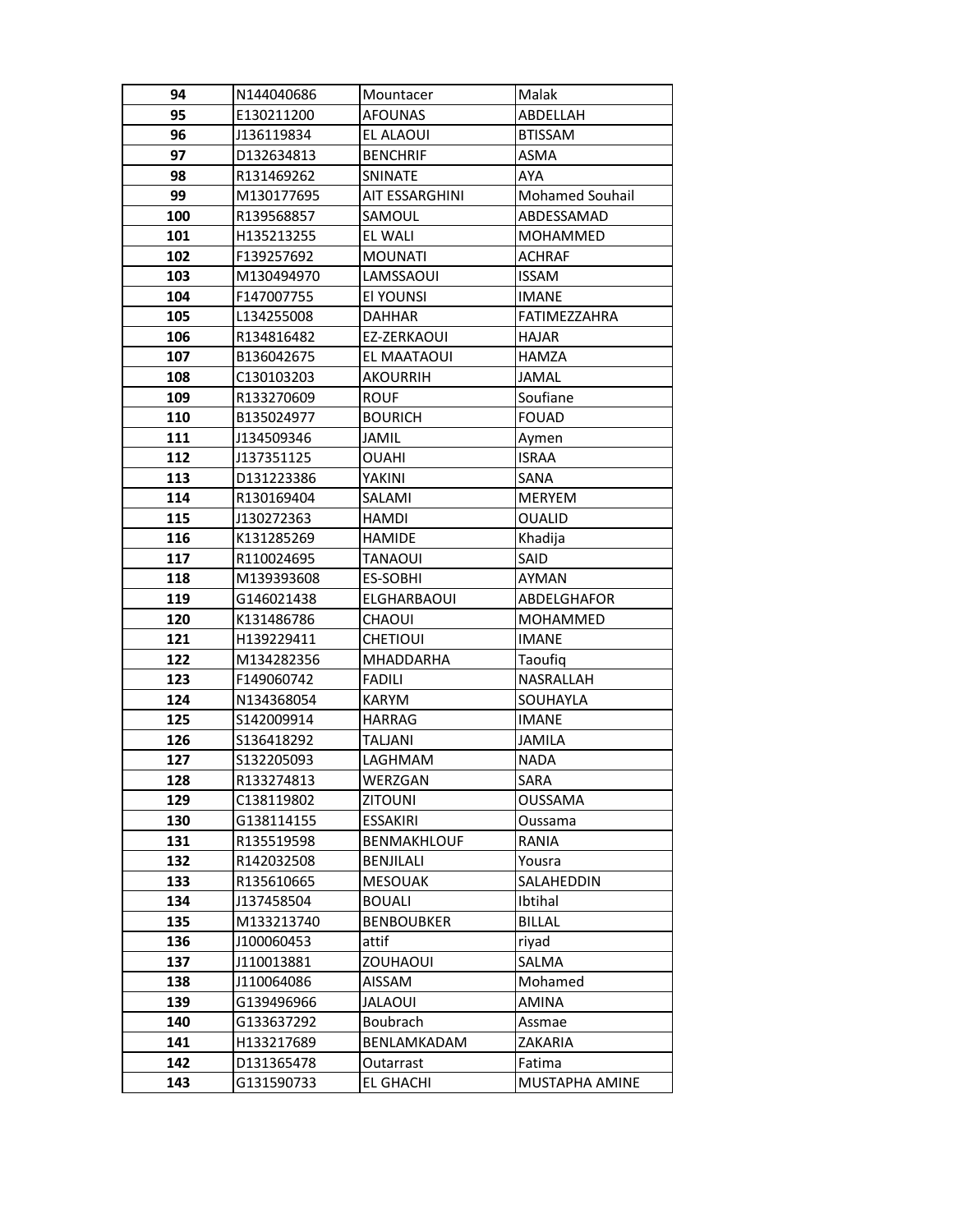| 144        | G136727588               | Hakki                       | Houssam                        |
|------------|--------------------------|-----------------------------|--------------------------------|
| 145        | M141059900               | El Alami                    | Aya                            |
| 146        | D137800366               | <b>HAIMOUD</b>              | YASSINE                        |
| 147        | L144025261               | jaafar                      | asmaa                          |
| 148        | H142067248               | <b>AOUAD</b>                | WIAME                          |
| 149        | R132741192               | TIDLI                       | RANIA                          |
| 150        | G133320216               | OL FOUSSI                   | FATIMA EZZAHRA                 |
| 151        | J135378551               | <b>OUAHASSOUNE</b>          | YOUSSEF                        |
| 152        | G149041414               | minaoui                     | mohamed                        |
| 153        | M133230489               | <b>BAHIDA</b>               | YOUSSEF                        |
| 154        | H135138701               | AMAHRECH                    | AHMED                          |
| 155        | M138229597               | ALLIOUI                     | FATIMA- EZZAHRA                |
| 156        | M135372725               | <b>HOUSSAIN</b>             | RANIA                          |
| 157        | R144087231               | <b>BENRACHID</b>            | <b>OUMAIMA</b>                 |
| 158        | E144061160               | <b>CHARQUI</b>              | <b>GHIZLANE</b>                |
| 159        | J133484905               | <b>IBRAHIMI</b>             | <b>IMANE</b>                   |
| 160        | N137150858               | SLIMANI                     | <b>HATIM</b>                   |
| 161        | P132525424               | MOUTAOUAKIL                 | Rania                          |
| 162        | D135397187               | <b>SERGHAT</b>              | RANIA                          |
| 163        | G132331837               | <b>AKABLI</b>               | Ikram                          |
| 164        | J134276356               | <b>MABROUK</b>              | <b>HAITAM</b>                  |
| 165        | K110039956               | <b>CHAHRI</b>               | <b>HANANE</b>                  |
| 166        | P132156406               | <b>RYANY</b>                | AYMANE                         |
| 167        | R138788697               | <b>SOUGRATI</b>             | <b>NAJWA</b>                   |
| 168        | K134277033               | <b>REDOUANE</b>             | FATIMA- EZZAHRA                |
| 169        | H141034982               | QASSIMI                     | <b>IKHLAS</b>                  |
| 170        | H130141750               | <b>TABTI</b>                | <b>HAJAR</b>                   |
| 171        | F142060430               | <b>MOUJIB</b>               | <b>OUMAIMA</b>                 |
| 172        | H120001605               | el hadef                    | abdellah                       |
| 173        | H133214650               | <b>BOUSSAKOUK</b>           | <b>HOUDA</b>                   |
| 174        | J135501595               | <b>KADDOURI</b>             | SARA                           |
| 175        | R136743387               | <b>FATAH</b>                | <b>MERIEM</b>                  |
| 176        | J137418594               | <b>ELMAKHFI</b>             | <b>MOHAMED</b>                 |
| 177        | E143042753               | <b>REJOUANI</b>             | ZINEB                          |
| 178        | P110133359               | Khalfoun                    | Yassir                         |
| 179        | R133503388               | <b>MOUCHTAHI</b>            | <b>NIAMA</b>                   |
| 180        | R131469257               | DAKI                        | <b>OUALID</b>                  |
| 181        | S132324208               | EL MOURABIT                 | <b>MEHDI</b>                   |
| 182        | \$130006080              | Raji                        | Rihab                          |
| 183<br>184 | R140078992<br>R146018332 | SALIM                       | AHLAM                          |
| 185        | H133097336               | zimar<br><b>JOURHI</b>      | fatima zahra<br><b>OUASSIM</b> |
| 186        | E146125846               | EL BOUSSOUGHTI              | SOUFIANE                       |
| 187        | J136388972               | RAJI                        | <b>NOUHAILA</b>                |
| 188        | J132518651               | SADEQ                       | Nidaa                          |
| 189        |                          |                             |                                |
| 190        | S130210906<br>E131253192 | louarti<br><b>CHERKAOUI</b> | oussama<br>SALMA               |
| 191        | D120000877               | ER-RAJI                     | MOHAMMED                       |
| 192        | R130464408               | <b>KOUIRINA</b>             | SOUKAINA                       |
| 193        | D137912245               | <b>BOUMKHELD</b>            | Zainab                         |
|            |                          |                             |                                |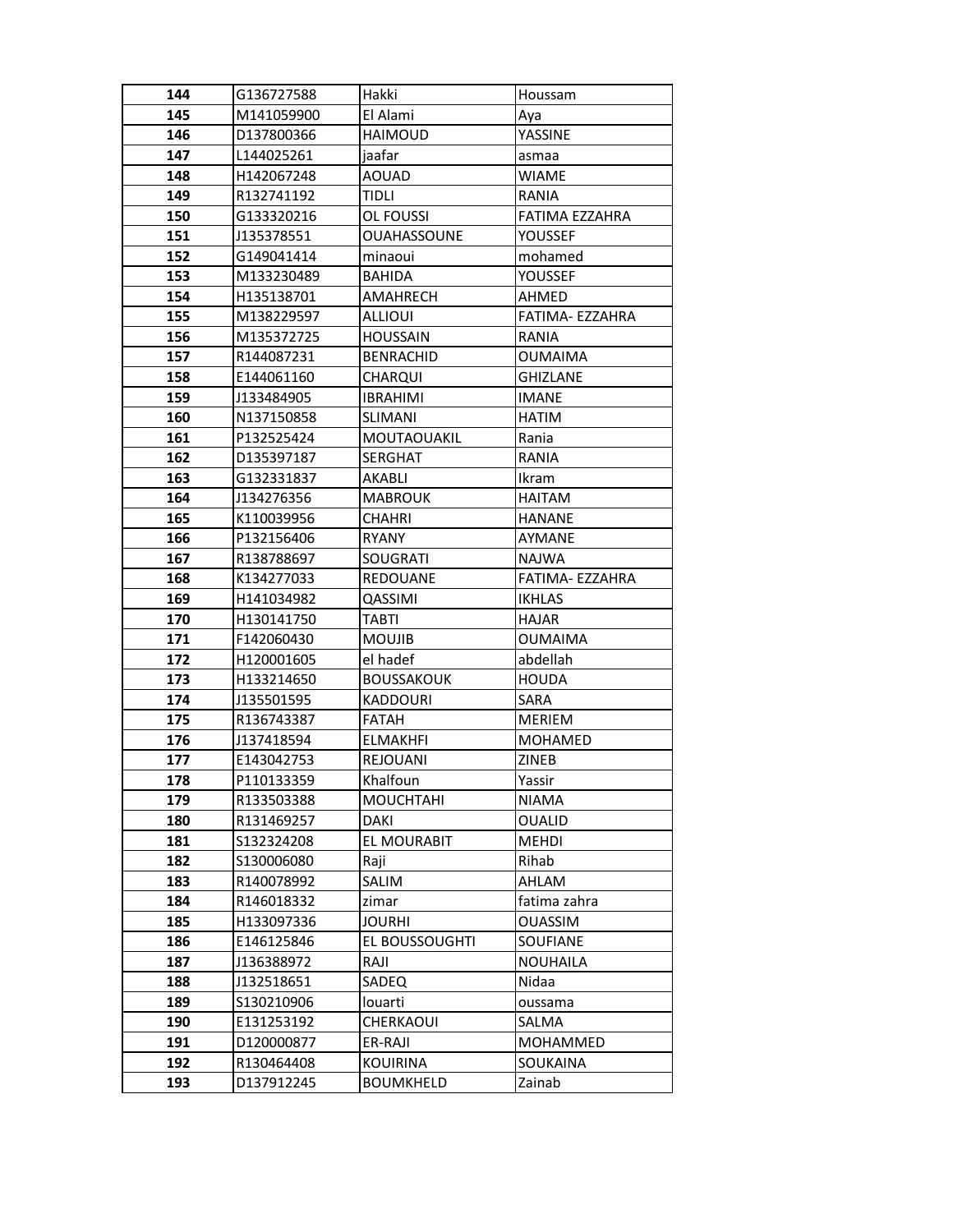| 194 | R132669011 | OTMANI ESSAKALLI   | <b>WAHIBA</b>        |
|-----|------------|--------------------|----------------------|
| 195 | D137051520 | Charafi            | Yassir               |
| 196 | N135339228 | El Janati          | Meryeme              |
| 197 | R140066208 | Farhane            | SALMA                |
| 198 | D135360451 | <b>BAALI</b>       | LOUBNA               |
| 199 | P140096666 | LAMSAOUB           | <b>KHAWLA</b>        |
| 200 | J139097954 | <b>ELACHHAB</b>    | <b>IKRAM</b>         |
| 201 | F134400051 | haïr               | houria               |
| 202 | K139261165 | <b>ISSIKI</b>      | <b>ACHRAF</b>        |
| 203 | K110026009 | marouazi           | doha                 |
| 204 | H110017245 | <b>BOUNOUA</b>     | <b>IMANE</b>         |
| 205 | G135758553 | <b>OUAKARDOUS</b>  | <b>KARIMA</b>        |
| 206 | M130087402 | TALBI              | <b>FATIMA ZAHRAE</b> |
| 207 | M133258618 | EL BARNOUSSI       | JAMILA               |
| 208 | N131356480 | <b>ZGHOUNDI</b>    | hicham               |
| 209 | K110027651 | <b>MHIRIG</b>      | <b>WISSAL</b>        |
| 210 | N144066459 | LALLAH             | LAMYAE               |
| 211 | M136238740 | ZOUITNI            | AKRAM BERIK          |
| 212 | H136090951 | ZEROUAL            | <b>SALAH EDDINE</b>  |
| 213 | P143062928 | Amine              | Taha                 |
| 214 | K134209367 | ZAILMA             | <b>IBTISSAM</b>      |
| 215 | B135065730 | <b>NAJI</b>        | AHMED HATIM          |
| 216 | M130122758 | KADDI              | ABDELHAMID           |
| 217 | P120077318 | <b>CHINI</b>       | <b>MEHDI</b>         |
| 218 | F175189830 | ZAHNI              | <b>MOHAMED</b>       |
| 219 | D133543336 | <b>TARMOUN</b>     | <b>OMAYMA</b>        |
| 220 | G135719872 | <b>HANYF</b>       | <b>FATIMA ZAHRA</b>  |
| 221 | S140017403 | LAMCHANI           | <b>HASSNA</b>        |
| 222 | N120081243 | <b>ENNADI</b>      | <b>KAOUTAR</b>       |
| 223 | R134869558 | <b>RAISS</b>       | <b>NISRINE</b>       |
| 224 | M139308315 | <b>JERBOUI</b>     | Ismaïl               |
| 225 | R136467171 | ABAKKA             | Amine                |
| 226 | G146047671 | <b>EL KALAI</b>    | <b>SOUFIANE</b>      |
| 227 | N141060454 | ARAB               | <b>MAJDA</b>         |
| 228 | R130181289 | <b>ETTOUMI</b>     | YASSIR               |
| 229 | G137535737 | EZZAHIDI           | KHADIJA              |
| 230 | N139208209 | <b>EL AKROUT</b>   | KHAOULA              |
| 231 | P110134143 | Labrak             | Omar                 |
| 232 | N139352752 | <b>BOUNOUA</b>     | <b>AMINE</b>         |
| 233 | S130014509 | hamouchi           | douae                |
| 234 | N142000943 | <b>BENNOUNA</b>    | Mohammed             |
| 235 | H144047027 | maazouzi           | oumaima              |
| 236 | G131606159 | Lotfi              | Fatima-Ezzahra       |
| 237 | J132215109 | KANOUCH            | AYMANE               |
| 238 | J137272396 | ALIOUHAMOU         | YOUSSEF              |
| 239 | G135157479 | LAKRIMI            | TAHA                 |
| 240 | M136498830 | <b>BELFKIH</b>     | OUISSAL              |
| 241 | G133605209 | <b>FAROK</b>       | IMANE                |
| 242 | J100010701 | <b>BOUSSATTAHA</b> | <b>OULAYA</b>        |
| 243 | S136073813 | BENSALEM           | AHLAM                |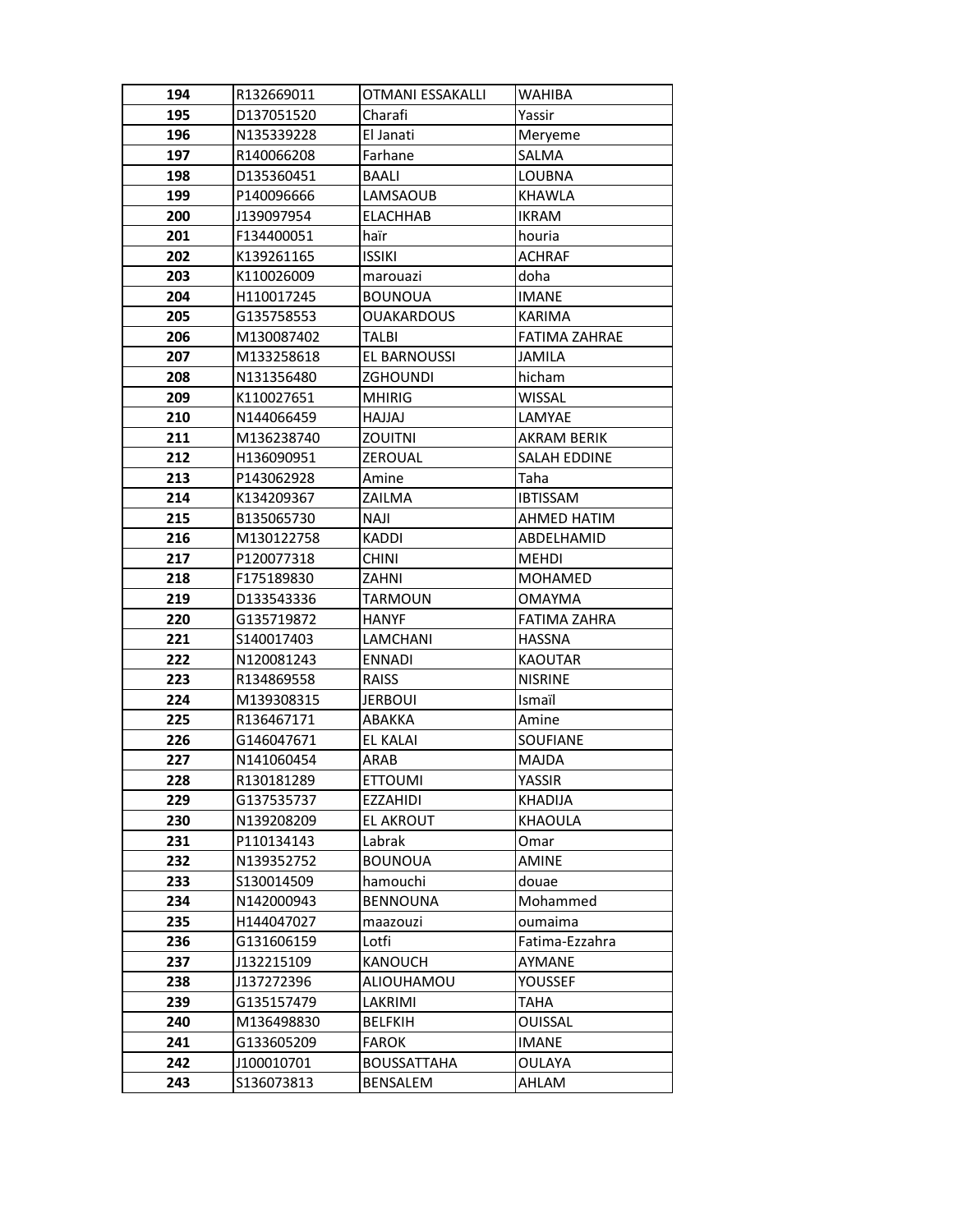| 244        | J149046812                | <b>MESLY</b>          | Houda                   |
|------------|---------------------------|-----------------------|-------------------------|
| 245        | N132321723                | <b>AITLOUHI</b>       | MOHAMMED AMINE          |
| 246        | D148007890                | <b>SERDI</b>          | ZINEB                   |
| 247        | R132687676                | <b>CHOKRI</b>         | oumaima                 |
| 248        | S130064252                | <b>TRID</b>           | <b>MOHAMMED AMINE</b>   |
| 249        | G132425861                | amarhoune             | chaima                  |
| 250        | H139347221                | elyousfi              | chifae                  |
| 251        | G137120159                | <b>BOUHABBA</b>       | <b>IMANE</b>            |
| 252        | G143048837                | <b>GHOUZRAF</b>       | <b>WAFA</b>             |
| 253        | J136404961                | <b>KAINE</b>          | <b>SALMA</b>            |
| 254        | J137143551                | bouchareb             | khaoula                 |
| 255        | E147110150                | <b>BELKHADIR</b>      | <b>ABIR</b>             |
| 256        | J147009312                | <b>BOUMZEBRA</b>      | Oumaima                 |
| 257        | R136788721                | <b>KAIROUCH</b>       | AYA                     |
| 258        | E130223010                | <b>FARSSI</b>         | <b>BILAL</b>            |
| 259        | R130099573                | <b>MAHZOUM</b>        | <b>SALMA</b>            |
| 260        | N144035885                | ZEJLI                 | FATIMA-ZAHRA            |
| 261        | H137059227                | KALLA                 | <b>FERDAOUSSE</b>       |
| 262        | J110064093                | <b>IZELLALEN</b>      | <b>AYOUB</b>            |
| 263        | D135381002                | <b>EL YAMANI</b>      | <b>ISMAIL</b>           |
| 264        | R133578976                | <b>FOUGUIR</b>        | Wissal                  |
| 265        | L134044014                | <b>DBABI</b>          | WAFAE                   |
| 266        | M131233382                | <b>BOURHJOUL</b>      | ABDESSAMAD              |
| 267        | P141097851                | <b>EL YOUSSFY</b>     | <b>KARIMA</b>           |
| 268        | J134250704                | ZRAIDI                | AYA                     |
| 269        | P149065497                | AHRIKAT               | soufiane                |
| 270        | G135812537                | <b>ADAOUMOUM</b>      | oussama                 |
| 271        | M139396542                | <b>ALAOUI ISMAILI</b> | Asmae                   |
| 272        | S143035552                | Aaoubadi              | Chaimae                 |
| 273        | M131482820                | oissti                | lamyae                  |
| 274        | P136501291                | <b>BOUIKICH</b>       | AYMANE                  |
| 275        | R120070529                | EL MERZOUKI           | SALAH EDDINE            |
| 276        | J110071290                | <b>FAITEH</b>         | Sara                    |
| 277        | G137029126                | ouidat                | salma                   |
| 278        | J110011381                | EL OUARDI             | <b>YOUNES</b>           |
| 279        | R145056761                | KAROUCH               | <b>OTHMANE</b>          |
| 280        | H138379403                | AL METALSI            | <b>ILHAM</b>            |
| 281        | R132671467                | <b>HAMIDI</b>         | LAILA                   |
| 282        | M132329831                | <b>OUAZIL</b>         | <b>NAJMA</b>            |
| 283        | N130306923                | AZIM                  | <b>NADA</b>             |
| 284        | M133124129                | <b>AIT KHOUJAN</b>    | <b>FATIMA</b>           |
| 285        | M149038185                | EL KARYMY             | SANA                    |
| 286        | G132350425                | SALLAH                | <b>OUSSAMA</b>          |
| 287<br>288 | N138095905                | <b>LYOUSFI</b>        | OUMAIMA<br><b>IMANE</b> |
|            | R131534635                | <b>IDAMIA</b>         |                         |
| 289<br>290 | N138345934                | YAZGHICH              | <b>HAJAR</b>            |
|            | F145059456                | CHAIB                 | HAJAR                   |
| 291<br>292 | \$147023104<br>D130042130 | CADE<br>AMHAICHE      | SAMIR<br>MOHAMED AMINE  |
|            |                           |                       |                         |
| 293        | M130116463                | HAJI                  | EL MEHDI                |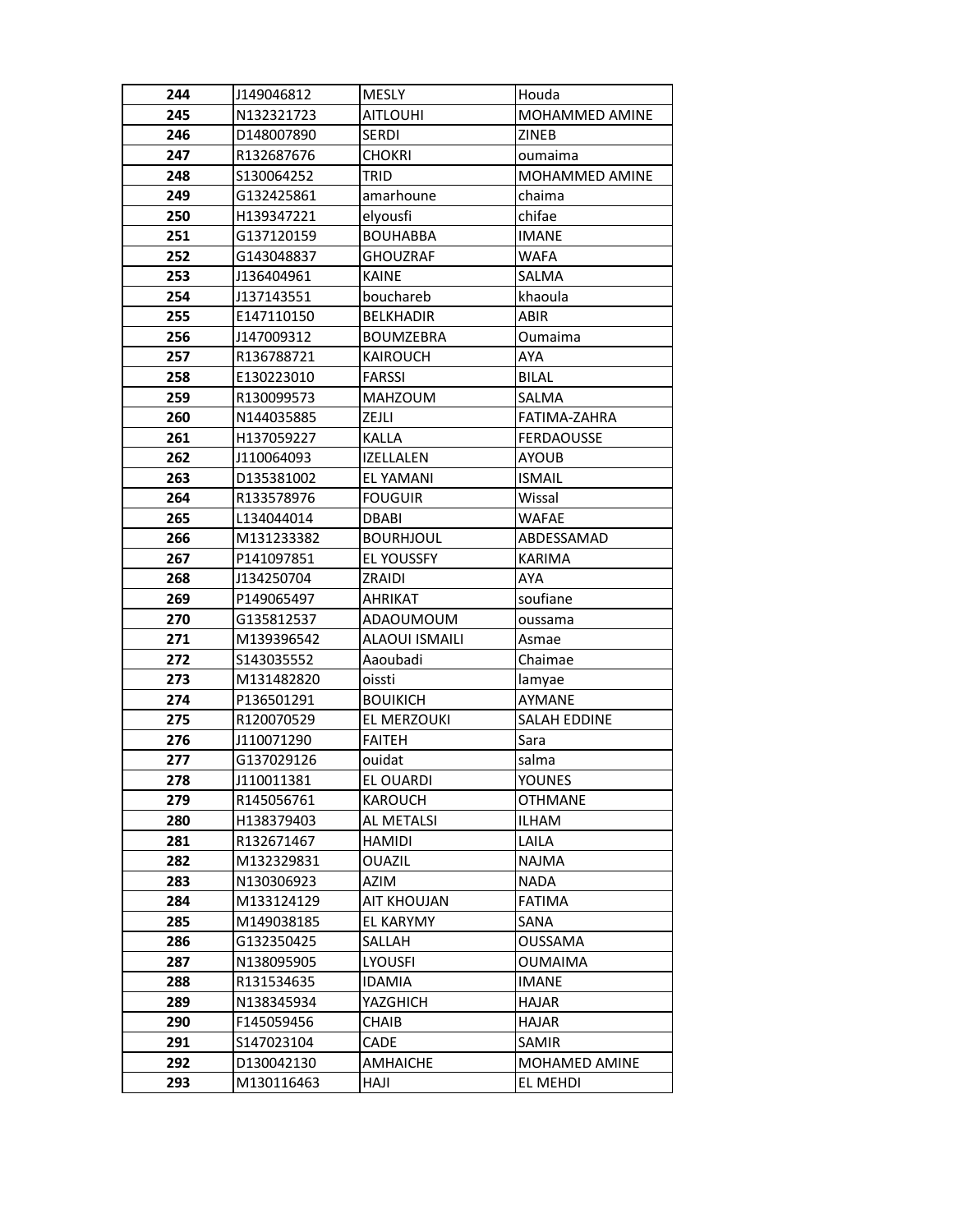| 294 | P131417457  | EL IMRANY         | <b>ISSAM</b>      |
|-----|-------------|-------------------|-------------------|
| 295 | R138461901  | <b>BOUCHIBA</b>   | <b>IMANE</b>      |
| 296 | C132105341  | AIT EL ACHKAR     | <b>MERIEM</b>     |
| 297 | K120034510  | <b>MESSOUDI</b>   | <b>MANAR</b>      |
| 298 | H146035090  | <b>TOUMI</b>      | ABDERRAHIM        |
| 299 | J137249478  | AHMINA            | NOUR-EDDINE       |
| 300 | H134123805  | <b>BERREHILI</b>  | MOHAMMED          |
| 301 | G133239428  | <b>RAJI AFOUA</b> | <b>ANAS</b>       |
| 302 | K137438623  | AITABDELLAH       | HAJAR             |
| 303 | F137283203  | <b>HASSANI</b>    | <b>ELMEHDI</b>    |
| 304 | R135492222  | <b>BENKIRANE</b>  | ZYAD              |
| 305 | D136858491  | <b>BOURJA</b>     | ABOUBAKER ESSADIQ |
| 306 | D130186171  | ANEJJAR           | Nadia             |
| 307 | L135044882  | <b>ENNAHAL</b>    | <b>GHITA</b>      |
| 308 | N147063576  | ABBASSI           | <b>HALA</b>       |
| 309 | G139198663  | ZAYD              | <b>IBTISSAM</b>   |
| 310 | M132169164  | HADJI             | ABIR              |
| 311 | N148026929  | EL-ALAMI          | FATIMA-ZAHRAE     |
| 312 | J137374408  | EL MOUEDENE       | <b>BILAL</b>      |
| 313 | H138390696  | <b>KHELIL</b>     | <b>ISMAIL</b>     |
| 314 | G140017734  | <b>BOUDANES</b>   | ANAS              |
| 315 | H134160217  | <b>AZZOUZ</b>     | KHAWLA            |
| 316 | E141198857  | <b>ICHOU</b>      | <b>JABER</b>      |
| 317 | J120000464  | Lahlou            | Nour              |
| 318 | R140057002  | <b>CHOUGAG</b>    | SALMA             |
| 319 | M149075361  | RACHID            | <b>DOHA</b>       |
| 320 | E145109448  | LABIAD            | ZINEB             |
| 321 | G149045533  | AANNAOU           | RACHID            |
| 322 | \$136076898 | <b>MHAJIB</b>     | <b>ACHRAF</b>     |
| 323 | H132165398  | ATTIGUI           | <b>ELIAS</b>      |
| 324 | R133485813  | michraf           | nabil             |
| 325 | K135093009  | Nezha             | Zalamia           |
| 326 | P110134645  | TRIBAK            | YOUSSEF           |
| 327 | K133190237  | WAHBI             | SANAE             |
| 328 | H130024770  | <b>BOUSHABA</b>   | <b>IMANE</b>      |
| 329 | M135146866  | <b>JIBJIB</b>     | TAWFIQ            |
| 330 | D137715096  | HAZIM             | HIBA              |
| 331 | P120045860  | <b>BENALI</b>     | <b>INSAF</b>      |
| 332 | D130810756  | <b>BEN CHBIR</b>  | SOULAIMANE        |
| 333 | K139505335  | <b>MOUJIB</b>     | <b>YOUNES</b>     |
| 334 | R138795122  | <b>ENNIGRO</b>    | SAFAA             |
| 335 | D134147939  | SALIMI            | SOUKAINA          |
| 336 | R139289060  | <b>KHAYOUR</b>    | AYMANE            |
| 337 | D133142640  | ASSIRAJ           | ANASS             |
| 338 | M138248694  | EL AYOUBI         | ABDELLAH          |
| 339 | F142045467  | Ben-yahia         | Yasmine           |
| 340 | N134154798  | LMOUCHOUM         | ANAS              |
| 341 | R135273374  | JAGHAR            | SALOUA            |
| 342 | P110070815  | ELKAYSSOUMI       | KHALID            |
| 343 | M134487665  | GHANMI            | OUSSAMA           |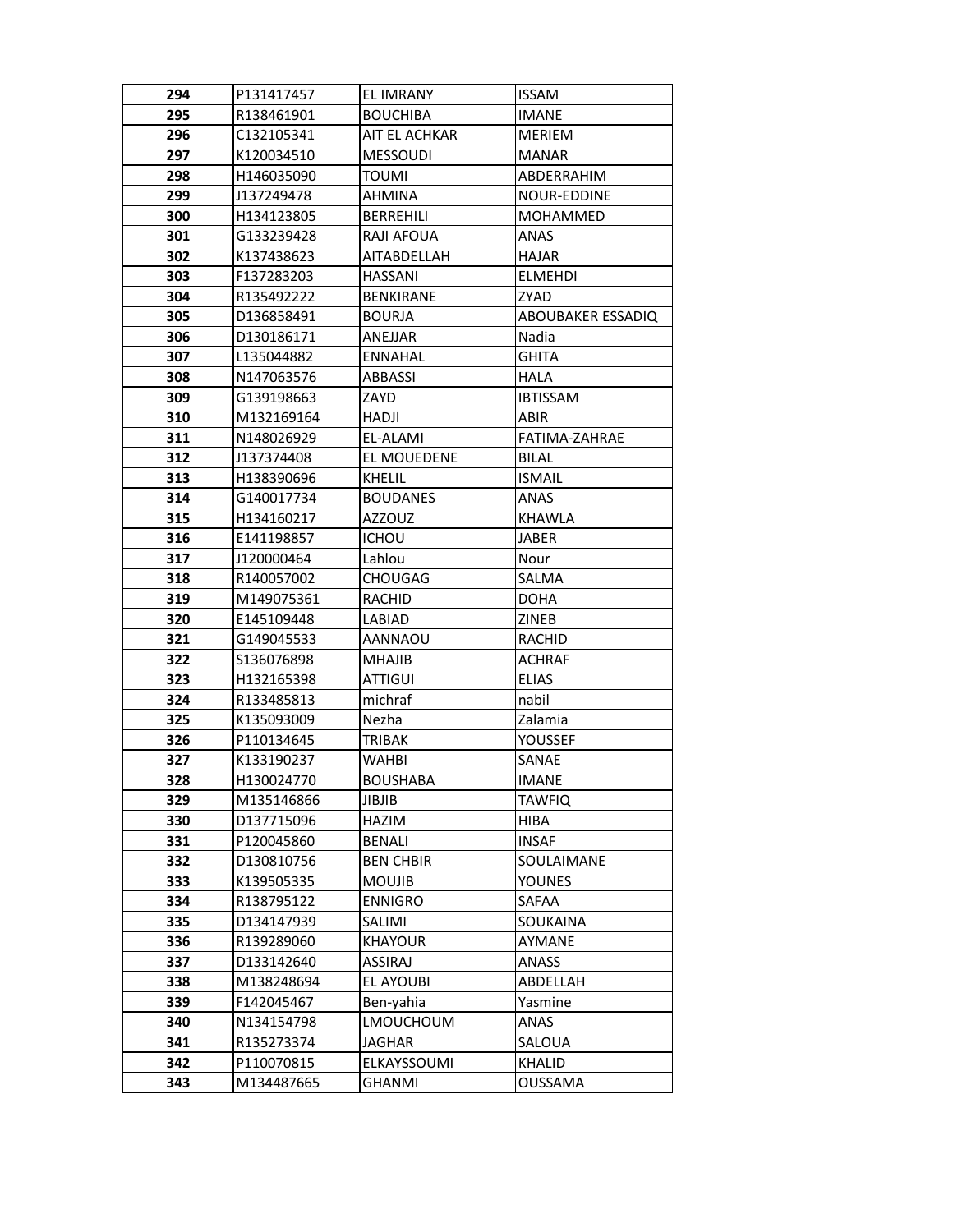| 344        | D136675222               | FAOUZI                                | khadija                |
|------------|--------------------------|---------------------------------------|------------------------|
| 345        | K131474104               | <b>EL AMRANI</b>                      | LINA                   |
| 346        | J130168387               | EL HALFI                              | SALMA                  |
| 347        | E146106614               | <b>MALIKI</b>                         | <b>OUESSAL</b>         |
| 348        | S132190279               | EL HAJIOUI                            | <b>OMAIMA</b>          |
| 349        | S135175423               | <b>SLILOU</b>                         | SOUMIA                 |
| 350        | R110013110               | <b>AISHE NGOY</b>                     | ZINEB                  |
| 351        | R135788684               | KAAOUACHI                             | AHMED                  |
| 352        | H136198302               | <b>NHARI</b>                          | <b>IMANE</b>           |
| 353        | J138180110               | <b>ELHAYTI</b>                        | CHAIMAE                |
| 354        | E100081717               | ECHAHDI                               | NADA                   |
| 355        | P135119889               | <b>EL ASRI</b>                        | <b>AMINA</b>           |
| 356        | R134310389               | <b>CHAHBOUNE</b>                      | <b>ACHRAF</b>          |
| 357        | J137526304               | Mlida                                 | Mouad                  |
| 358        | H139225590               | El Hilali                             | Nassim                 |
| 359        | M120048778               | <b>ESSABIRI</b>                       | <b>MARYEM</b>          |
| 360        | N149028842               | <b>LOULIDI</b>                        | <b>TAHA</b>            |
| 361        | L120020130               | <b>HADRIA</b>                         | SOUAD                  |
| 362        | D136746871               | RACHDI                                | <b>RHASSAN</b>         |
| 363        | P139030945               | Ibn âbdel ouahab                      | <b>OUSSAMA</b>         |
| 364        | R132897885               | <b>BENNANI</b>                        | <b>WISSAL</b>          |
| 365        | J131345365               | chakir                                | nousaiba               |
| 366        | F130356991               | RAGHI                                 | <b>WISSAL</b>          |
| 367        | K100091705               | CHAIBA                                | <b>HAMZA</b>           |
| 368        | M138213865               | allouch                               | hafssa                 |
| 369        | N149065374               | El Rhazal                             | Amine                  |
| 370        | G130491593               | <b>MOHSEN</b>                         | <b>ASSAAD</b>          |
| 371        | S131118461               | <b>HRIMECHE</b>                       | <b>ASSMAE</b>          |
| 372        | R137580127               | <b>HANINE</b>                         | <b>AMINE</b>           |
| 373        | D135861303               | <b>HARBAZ</b>                         | SAMIA                  |
| 374        | P110127116               | <b>KHATIB</b>                         | MOHAMED-TAIB           |
| 375        | P139338713               | <b>BOULAICH</b>                       | NASRALLAH              |
| 376        | F139248506               | <b>HABSATI</b>                        | HAJAR                  |
| 377        | R147022148               | SOUAD                                 | FATIMA-EZZAHRAA        |
| 378        | M133197536               | <b>ECHTIOUY</b>                       | <b>OUARDA</b>          |
| 379        | D138876430               | LAKOUIS                               | <b>SALIHA</b>          |
| 380        | J141032228               | BOUYARMANE                            | CHAIMAE                |
| 381        | D136272435               | <b>TAKALLABBOUT</b>                   | Salma                  |
| 382        | E144031995               | <b>OUGHA</b>                          | <b>HAFSA</b>           |
| 383<br>384 | J131198817<br>N130347316 | <b>BOUCHAJRA</b><br><b>MANESSOURI</b> | SALMA<br><b>ISMAIL</b> |
| 385        | B132031339               | <b>AAMIR</b>                          | <b>AYOUB</b>           |
| 386        | R149046320               | ZAHRIB                                | <b>MOUAD</b>           |
| 387        | H130062945               | AL MAHE                               | <b>MUSTAPHA</b>        |
| 388        | K135121851               | <b>MOUNIR</b>                         | <b>MAHA</b>            |
|            |                          | CHamarkhi                             |                        |
| 389<br>390 | R110024607<br>G131317910 | khoubbane                             | Barae<br>bayane        |
| 391        | R139492141               | AL SHELEIBA                           | <b>NAGHAM</b>          |
| 392        | E140142130               | ABOUCHABAKA                           | Ibtihal                |
| 393        | G135428834               | CHARIF                                | <b>MAHMOUD</b>         |
|            |                          |                                       |                        |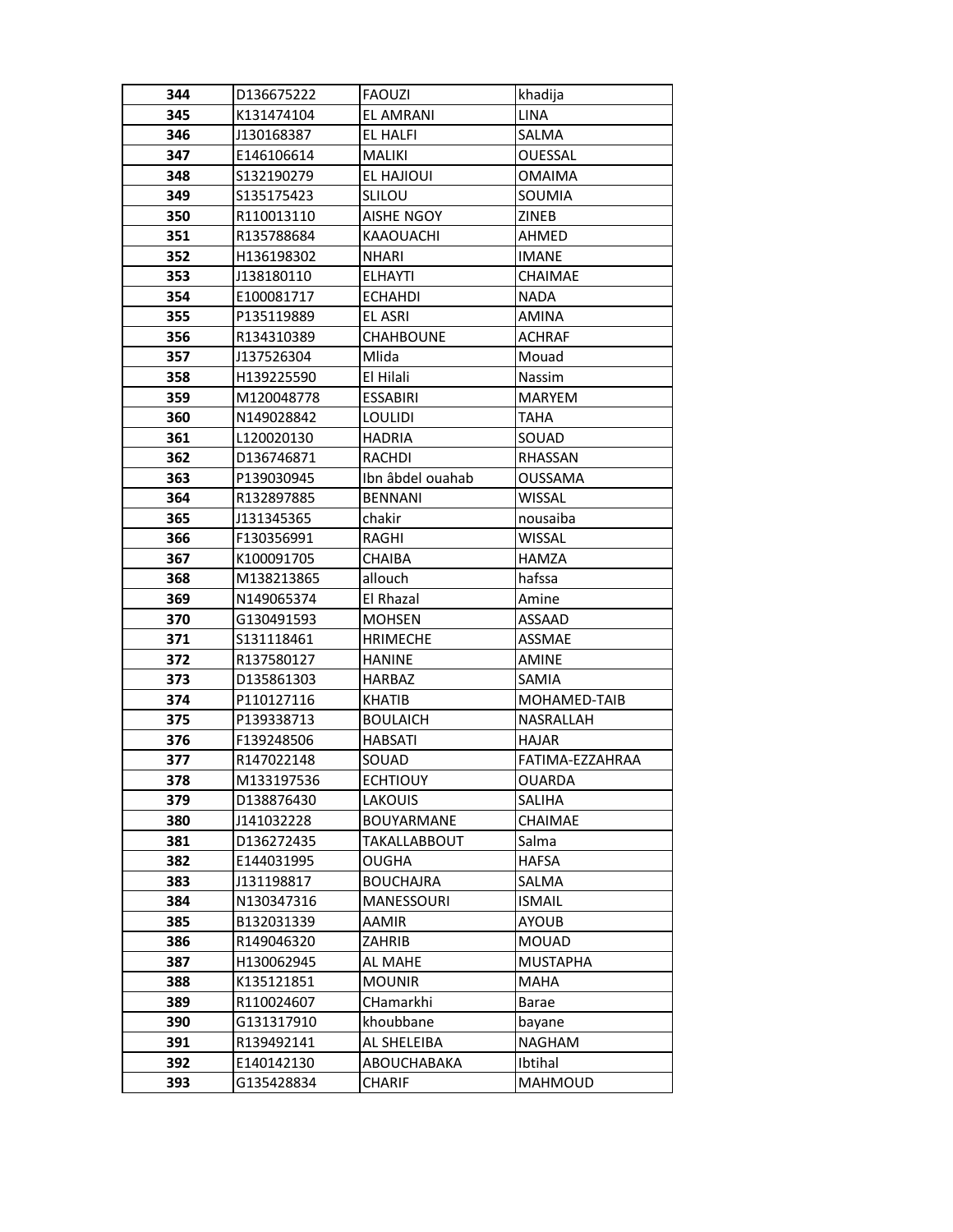| 394        | R134799652               | GHERDA               | Hajar                    |
|------------|--------------------------|----------------------|--------------------------|
| 395        | G137233473               | <b>BAAMRAN</b>       | <b>IKRAM</b>             |
| 396        | G131412015               | <b>ECHCHABBATI</b>   | SALMA                    |
| 397        | G138662965               | LAFHAL               | <b>NESSRINE</b>          |
| 398        | E110012096               | JAMAI                | <b>OUALID</b>            |
| 399        | H130198177               | <b>ZEKHNINI</b>      | CHEYMA                   |
| 400        | R131299674               | EL GHALEM            | ABDEL ILAH               |
| 401        | H137335238               | <b>ISMAILI</b>       | JAD                      |
| 402        | R132819656               | <b>HARBIL</b>        | SALMA                    |
| 403        | S131196461               | <b>KESSAB</b>        | AYA                      |
| 404        | D137216924               | LACHTANE             | <b>MUSTAPHA</b>          |
| 405        | D135083435               | <b>EL FAHIM</b>      | <b>BRAHIM</b>            |
| 406        | \$134260288              | EL-FANNASSI          | REDA                     |
| 407        | H149067285               | <b>ELAMRI</b>        | <b>BADR-EDDINE</b>       |
| 408        | R130813085               | <b>BAYAD</b>         | Ali                      |
| 409        | H139165570               | karim                | sabah                    |
| 410        | N146038407               | TIJAHI               | <b>HICHAM</b>            |
| 411        | N145040659               | Arssi                | Hajar                    |
| 412        | K130498064               | <b>KANFOUD</b>       | <b>IKHLASS</b>           |
| 413        | H110074200               | <b>GUERMAT</b>       | <b>IMANE</b>             |
| 414        | D131260457               | ERRACHIDY            | <b>NOUHAILA</b>          |
| 415        | E137193295               | EL KINAOUI           | YOUSRA                   |
| 416        | J148002889               | <b>ELBOUZEKRAOUI</b> | <b>MAJDOULINE</b>        |
| 417        | \$135130557              | EL-HAJJAMI           | <b>FATIMA</b>            |
| 418        | G138359045               | LKHDAR               | ZAINAB                   |
| 419        | P139294528               | <b>REBBOUHA</b>      | <b>NOUR</b>              |
| 420        | P145015071               | SALMOUNI             | AYMAN                    |
| 421        | P139343519               | assabahi             | hamza                    |
| 422        | M133239585               | <b>EL HASKOURI</b>   | Rachida                  |
| 423        | M133251161               | <b>NACHAT</b>        | <b>CHAIMAE</b>           |
| 424        | R135618210               | <b>JIDAR</b>         | Niama                    |
| 425        | R130104779               | KALAM                | MERYEM                   |
| 426        | N138300957               | <b>CHAKIR</b>        | CHAYMAE                  |
| 427        | R130779128               | SOUANY               | <b>KENZA</b>             |
| 428        | P130134252               | EL IDRISSI           | AZIZA                    |
| 429        | C137080144               | LABIHI               | EI MEHDI                 |
| 430        | M136282370               | EL MOUDDEN           | Basma                    |
| 431        | J136454604               | aghoujil             | khawla                   |
| 432        | P120000445<br>R134761736 | <b>BEN YAACOUB</b>   | <b>DOUAA</b>             |
| 433        |                          | <b>TAOUSSI</b>       | FATIMA-ZAHRA             |
| 434        | F138149463               | TATA                 | <b>NORA</b>              |
| 435        | N140051175<br>R139548408 | THINE                | SOUAD<br><b>SALMA</b>    |
| 436        |                          | <b>FDIL</b>          |                          |
| 437        | H130016078               | <b>HAMMOUCHI</b>     | Salma                    |
| 438        | F136073200               | <b>MORJANE</b>       | TAHA                     |
| 439<br>440 | J133131692               | LAMZARI              | MOHAMED AMINE<br>KHAOULA |
|            | P135219565               | RIFAI                |                          |
| 441<br>442 | D130749848               | Boussalem            | Marouane                 |
|            | R139201734               | <b>ECHCHALIM</b>     | AYMEN                    |
| 443        | S138195595               | <b>BEKHAKH</b>       | NAJIM                    |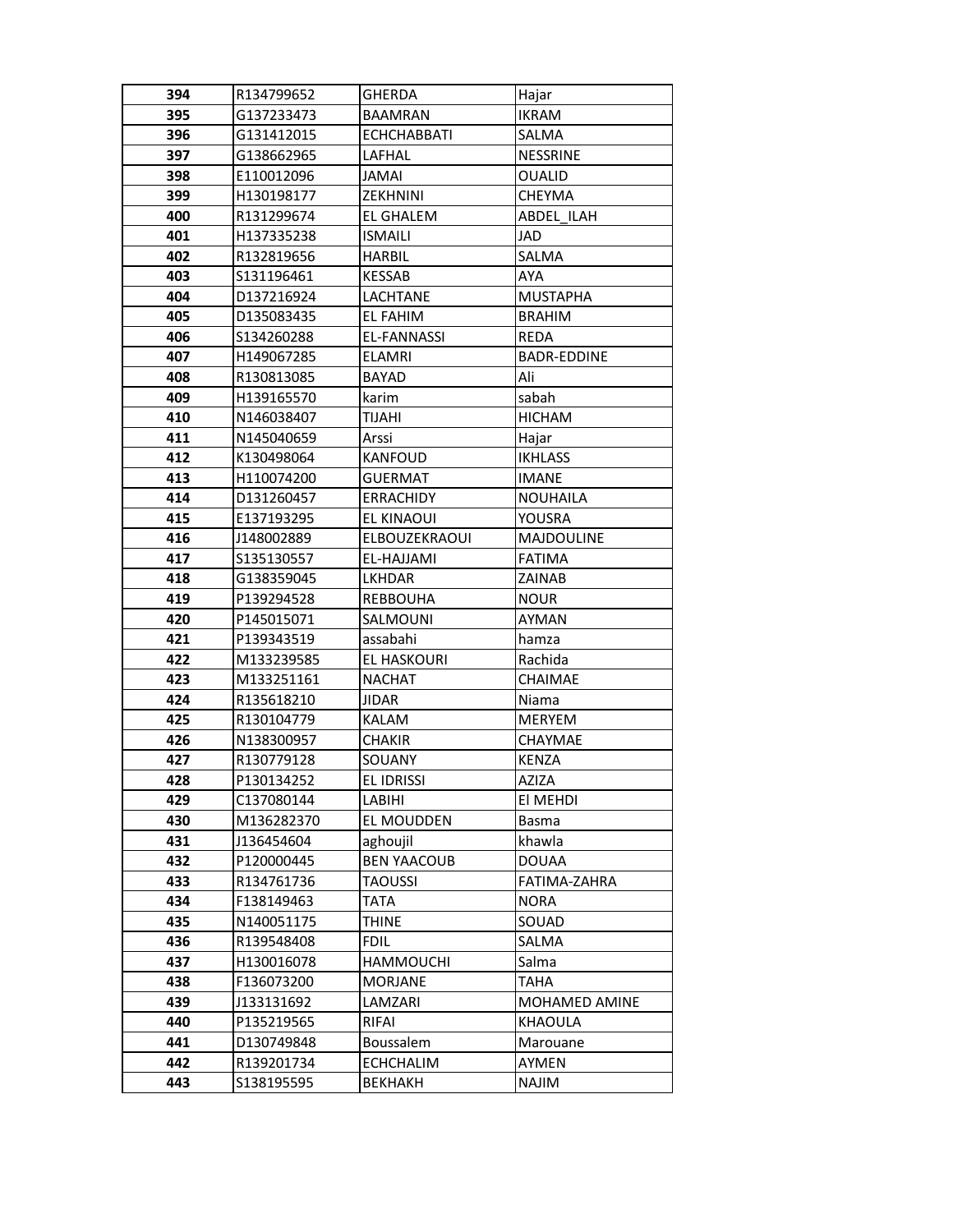| 444        | R130133556               | <b>MOUNIB</b>                 | <b>GHITA</b>              |
|------------|--------------------------|-------------------------------|---------------------------|
| 445        | K143035209               | EL YAZIDI                     | <b>RITA</b>               |
| 446        | R130445786               | <b>FARIDI</b>                 | <b>OUSSAMA</b>            |
| 447        | P139485436               | <b>FERDI</b>                  | AYA                       |
| 448        | J131178536               | <b>ACHHAIBA</b>               | Maroua                    |
| 449        | R131331527               | <b>HOUDA</b>                  | <b>EL FANNI</b>           |
| 450        | P135267908               | <b>ELMEDHOUN</b>              | <b>OUSSAMA</b>            |
| 451        | M130053541               | Houmani                       | Mohamed                   |
| 452        | F145006235               | CHARID                        | <b>BASMA</b>              |
| 453        | R137330072               | <b>HASNAA</b>                 | <b>DALY</b>               |
| 454        | J110070731               | <b>IMREHANE</b>               | YASSMINE                  |
| 455        | G135158449               | CHBANAT                       | SALMA                     |
| 456        | M130192704               | AKHARRAZ                      | <b>NAJAT</b>              |
| 457        | J132104729               | <b>ZOUHAIR</b>                | RAWIA                     |
| 458        | J131260802               | <b>NIBRASSE</b>               | <b>BELGCIR</b>            |
| 459        | N142032179               | <b>RAIS</b>                   | <b>MAYSAE</b>             |
| 460        | D137901243               | <b>DAHMAN</b>                 | <b>HANA</b>               |
| 461        | D133318417               | AMMAR                         | <b>KHAOULA</b>            |
| 462        | D136743924               | <b>MELOUI</b>                 | AMAL                      |
| 463        | H132063716               | <b>MARZOUKI</b>               | <b>AYYOUB</b>             |
| 464        | N140007186               | EL M'GHARI                    | <b>GHITHA</b>             |
| 465        | H137375753               | <b>ELHACHMI</b>               | <b>OUIAM</b>              |
| 466        | R138434605               | <b>JAIMOUH</b>                | ZAINAB                    |
| 467        | E138165742               | <b>LOUDIYI</b>                | TAHA                      |
| 468        | R135669600               | <b>MERZOUKI IDRISSI</b>       | Abdelmoughit              |
| 469        | K133075648               | ET-TIANE                      | ZAKARIA                   |
| 470        | M120072864               | El - mliyeh                   | Hiba                      |
| 471        | M132249133               | <b>ALAMI AFILAL</b>           | <b>BADR</b>               |
| 472        | J135370469               | EL GUEZDI                     | Yassine                   |
| 473        | L120043492               | rayhane                       | fatima-ezzahra            |
| 474        | R136924125               | KHALLOUD                      | <b>IBTISSAM</b>           |
| 475        | H110039536               | EL yousfi                     | Najoua                    |
| 476        | D142038653               | <b>BIHTI</b>                  | SOUKAINA                  |
| 477        | H110013004               | Lahyane                       | Meriem                    |
| 478        | R132414261               | <b>OUAHMED</b>                | ZAKARIA                   |
| 479        | F132407443               | RHAZOULI                      | SAFAA                     |
| 480        | R133842433               | <b>EN-NIRI</b>                | AYMANE                    |
| 481        | R100103114               | talib                         | abdellah                  |
| 482        | M145062122               | <b>CHIKRI</b>                 | Assia                     |
| 483        | G130637368               | Akoubri                       | Ayoub                     |
| 484        | M132255665               | AMHARREF                      | <b>ROUFAIDA</b>           |
| 485        | M135438724               | <b>HOUARI</b>                 | SIHAM                     |
| 486        | P137259333               | EL BOUTAHERI                  | <b>NAJMA</b>              |
| 487        | J134485307<br>N133377744 | AHARRAM                       | CHAIMAE                   |
| 488        |                          | <b>SBAI</b>                   | <b>HAMZA</b>              |
| 489        | N120082392               | <b>DASSOULI</b>               | ZINEB                     |
| 490        | L133159101               | AMSABRI                       | <b>HAJAR</b>              |
| 491        |                          |                               |                           |
|            | G133793999               | AKRAD                         | ZAKARIA                   |
| 492<br>493 | D131747023<br>J134215293 | <b>HASSNAOUI</b><br>EL ADAOUI | <b>OUSSAMA</b><br>OUSSAMA |